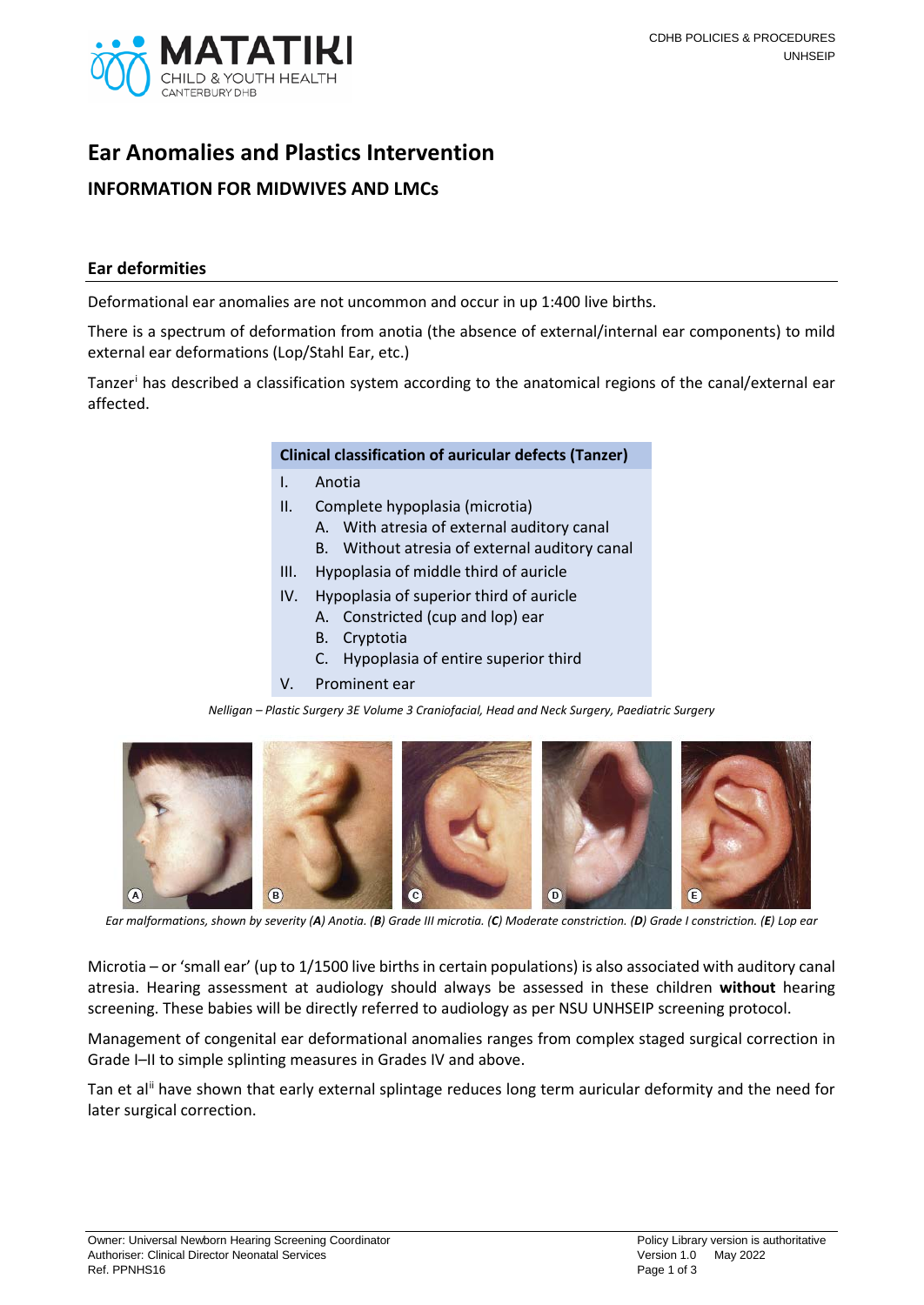

## **Referral information for core midwives and LMCs**

Babies who are an inpatient at CWH with simple deformational ear anomalies have been identified at the 24 hour newborn health check they should be referred by baby's LMC's or core MW/RN to the Plastic Surgery on-call registrar contacted through the Christchurch Public Hospital operator for consideration and treatment discussion with the parent/s or caregivers of simple splintage, while still in hospital. A time will be made in the Plastic Surgery Outpatients clinic as a follow up as well.

Complete the yellow consultation form which is in maternity the QMR003C and place this in the baby's notes. Please provide any relevant antenatal and/or postnatal complications or any other health concerns on this form. More complex anomalies should also be referred and appropriate multidisciplinary team consultations (neonatal service) can be arranged.

## **Referral process for babies in the community**

If an ear anomaly at the 24-hour new born health check is noted and the baby is at a primary unit or at home take a photo of each ear and send the referral t[o plastics@cdhb.health.nz,](mailto:plastics@cdhb.health.nz) attention Dr Sarah Gardiner/Oliver Jensen, including a brief summary of the baby's new born and antenatal health (including other anomalies). If the newborn hearing screening team are the first to notice an anomaly of the baby's ear they or the UNHSEIP coordinator will call the LMC and discuss options of referral for the baby. The parent/caregiver, when seen by the Plastic Surgery team, will have the opportunity to discuss options and whether they choose to correct the ear anomaly.

#### **Ear splinting**

**.** 

The technique of ear splinting used at Christchurch is as described by Manji et al<sup>[iii](#page-1-2)</sup>; a small roll of thin DuoDerm is used to splint the anti-helical fold, secured with steri-strips and 3M Silicone tape to set-back the pinna.



Ideally this would be performed as soon as the anomaly is noted and within the first week of life to achieve the highest success of long-term correction in the shortest timeframe.

Follow up will be performed 1 week after first splint application in Plastic Surgery Clinic then as required for the following weeks.

At week 5, the splint is taken down for 24 hours and if the ear anomaly remains corrected after this time, one further week of splinting is applied then ceased.

The simple splinting technique is taught to the parents/caregivers of the newborn and is performed by them weekly which is an effective non-invasive treatment method. If there are any questions, please contact the UNHSEIP coordinator on 027 3450 849 o[r angela.deken@cdhb.health.nz](mailto:angela.deken@cdhb.health.nz)

<span id="page-1-1"></span><span id="page-1-0"></span><sup>i</sup> Tanzer RC. The constricted (cup and top) ear. *Plast Reconstr Surg.* 1975, 55:406

<span id="page-1-2"></span>ii Tan ST, Shibu M, Gault DT. A splint for correction of congenital ear deformities. *Br J Plast Surg* 1994;47:575e8